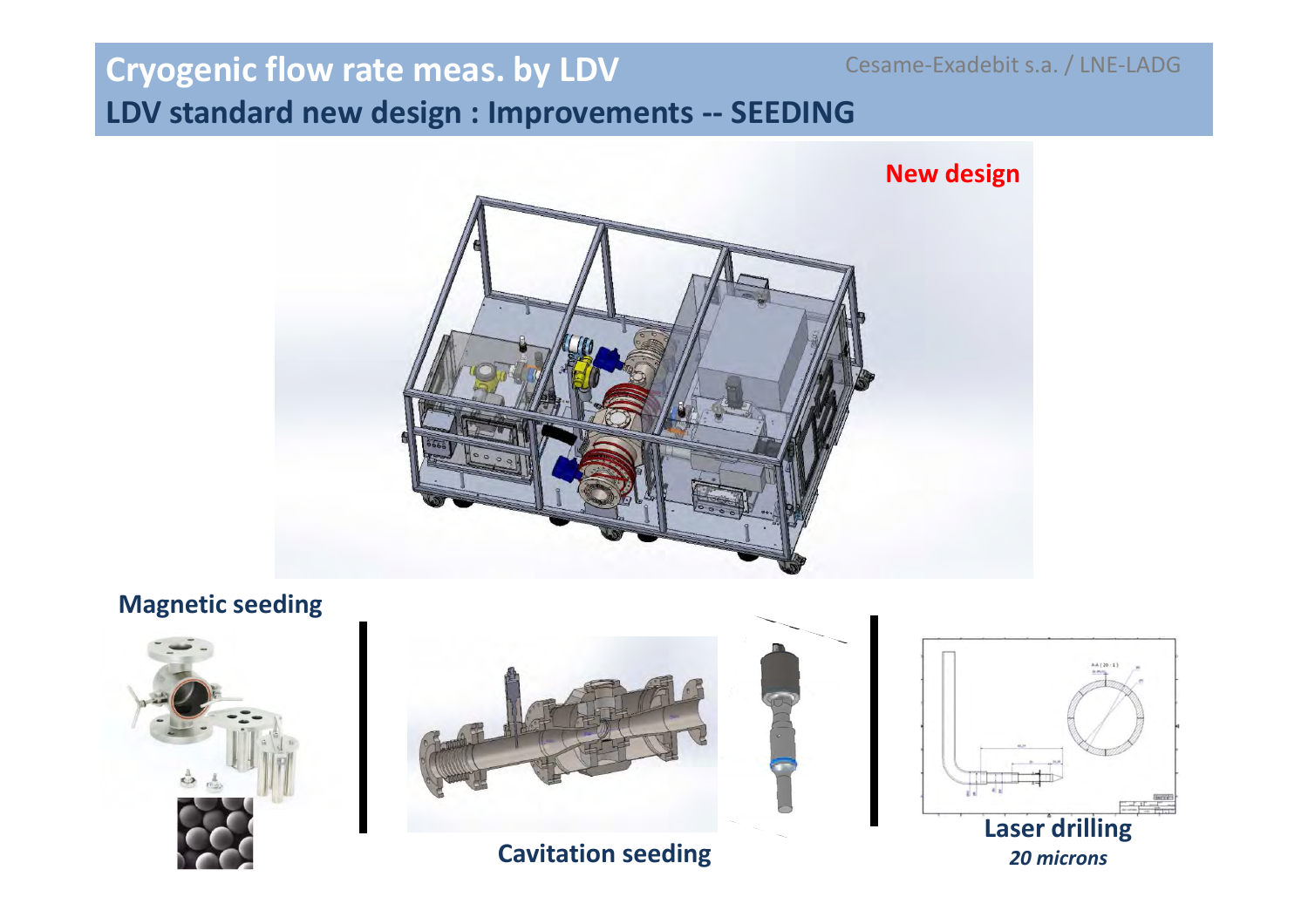### **Cryogenic flow rate meas. by LDV LDV standard new design : accreditation**

Cesame-Exadebit s.a. / LNE-LADG



#### **Ineris tests :**

- -**Oxygen presence test during the nitrogen purge cycle**
- -**Oxygen removal time**
- **Pressure resistance test of the enclosures**-
- -**Depressurization test**
- -**Methane detection**
- **Shutdown of electrical power if an increase on the vacuum level is detected**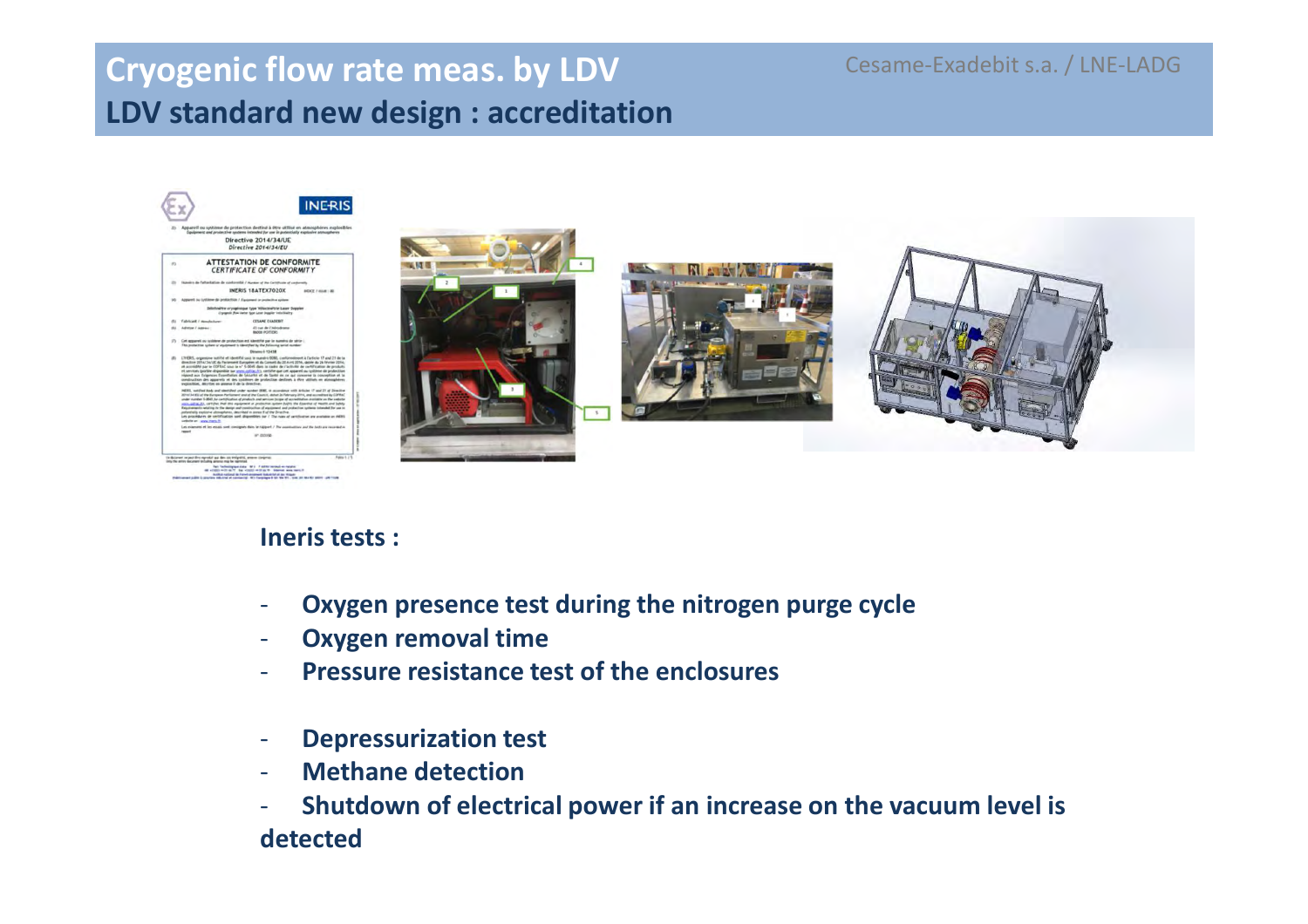# **Cryogenic flow rate meas. by LDV LDV standard new design : first tests (1/3)**

Cesame-Exadebit s.a. / LNE-LADG





**Air tests at 5 and 10 bar**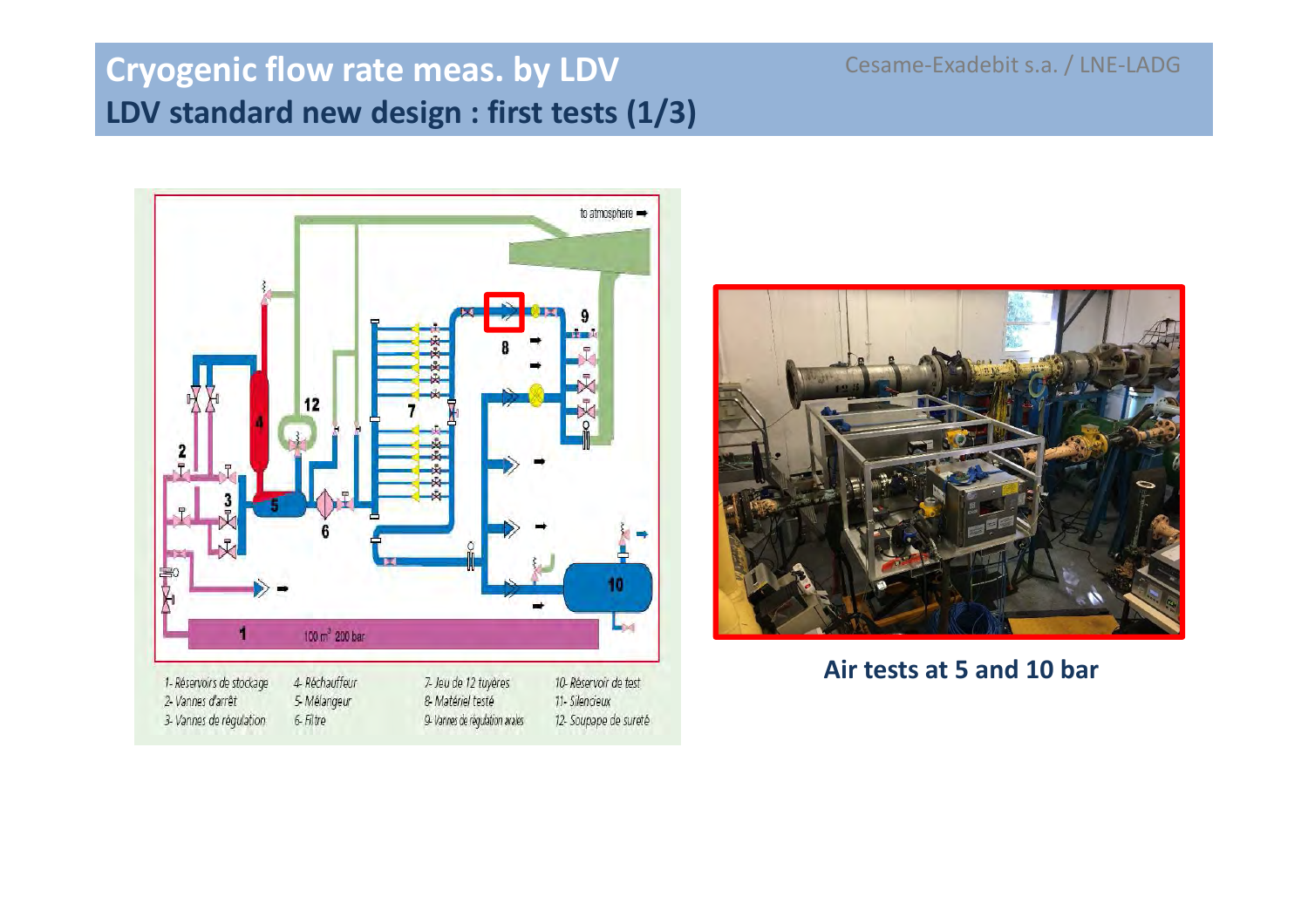# **Cryogenic flow rate meas. by LDV LDV standard new design : first tests (2/3)**

#### **Air tests :**

- -**Radial velocity profile at the throat**
- **Axial velocity profile (on the centreline)**-

Cesame-Exadebit s.a. / LNE-LADG

#### **Jet profile is flatCanonicalStep velocity gradientNo negative velocities**



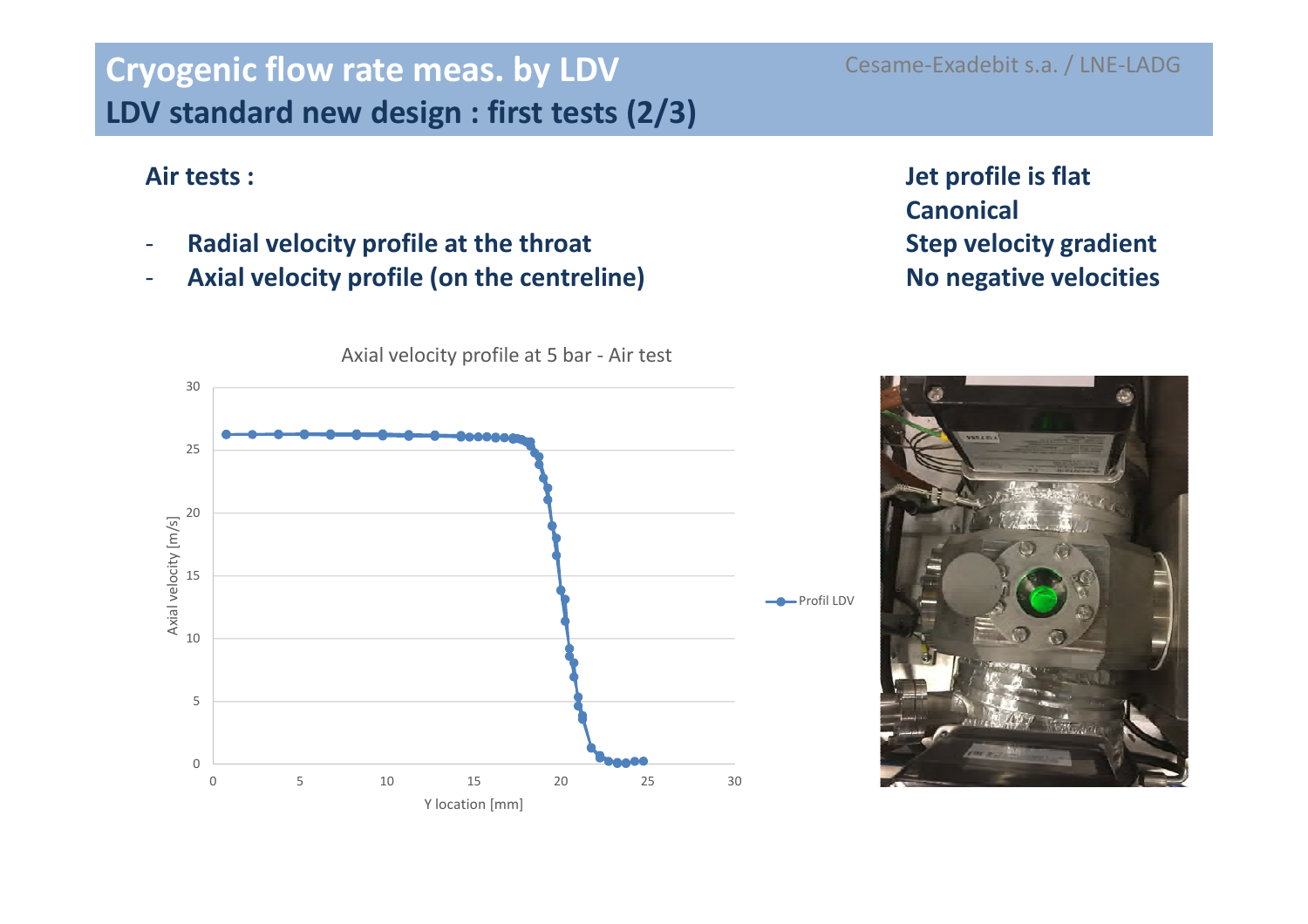# **Cryogenic flow rate meas. by LDV LDV standard new design : first tests (3/3)**

#### **Air tests :**

- -**Radial velocity profile at the throat**
- **Axial velocity profile (on the centreline)**-



### **No decrease along axis 0,08% of Umean velocity over x/D=0,43**

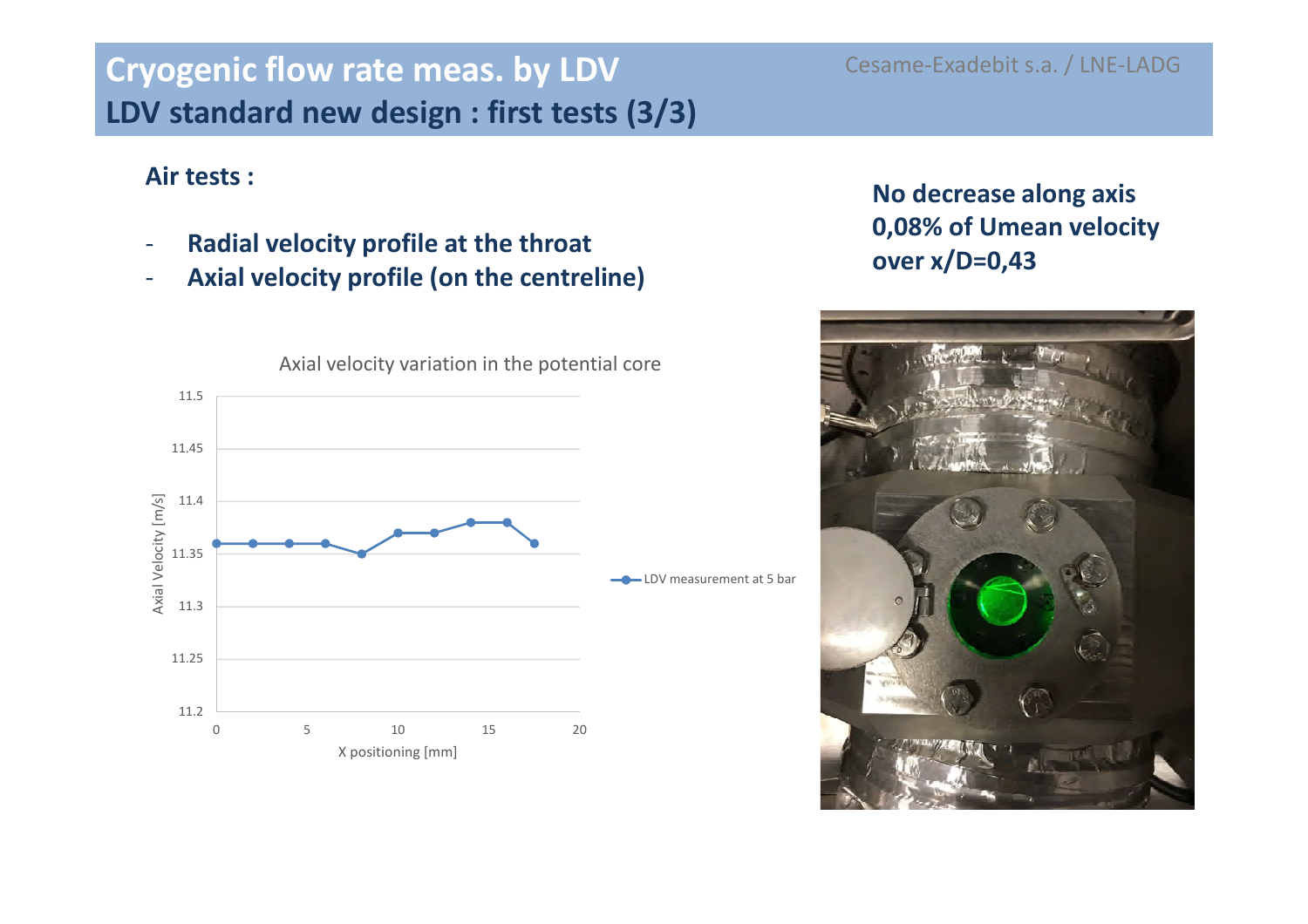- **1.Description of the LDV technique and measuring system**
- **2.How it works !**
- **3.On-site calibration of cryogenic flow meters**
- **4.Uncertainty budget assessment in cryogenic conditions**
- **5.LDV standard new design : Improvements / accreditation & first tests**
- **6.Conclusions and perspectives**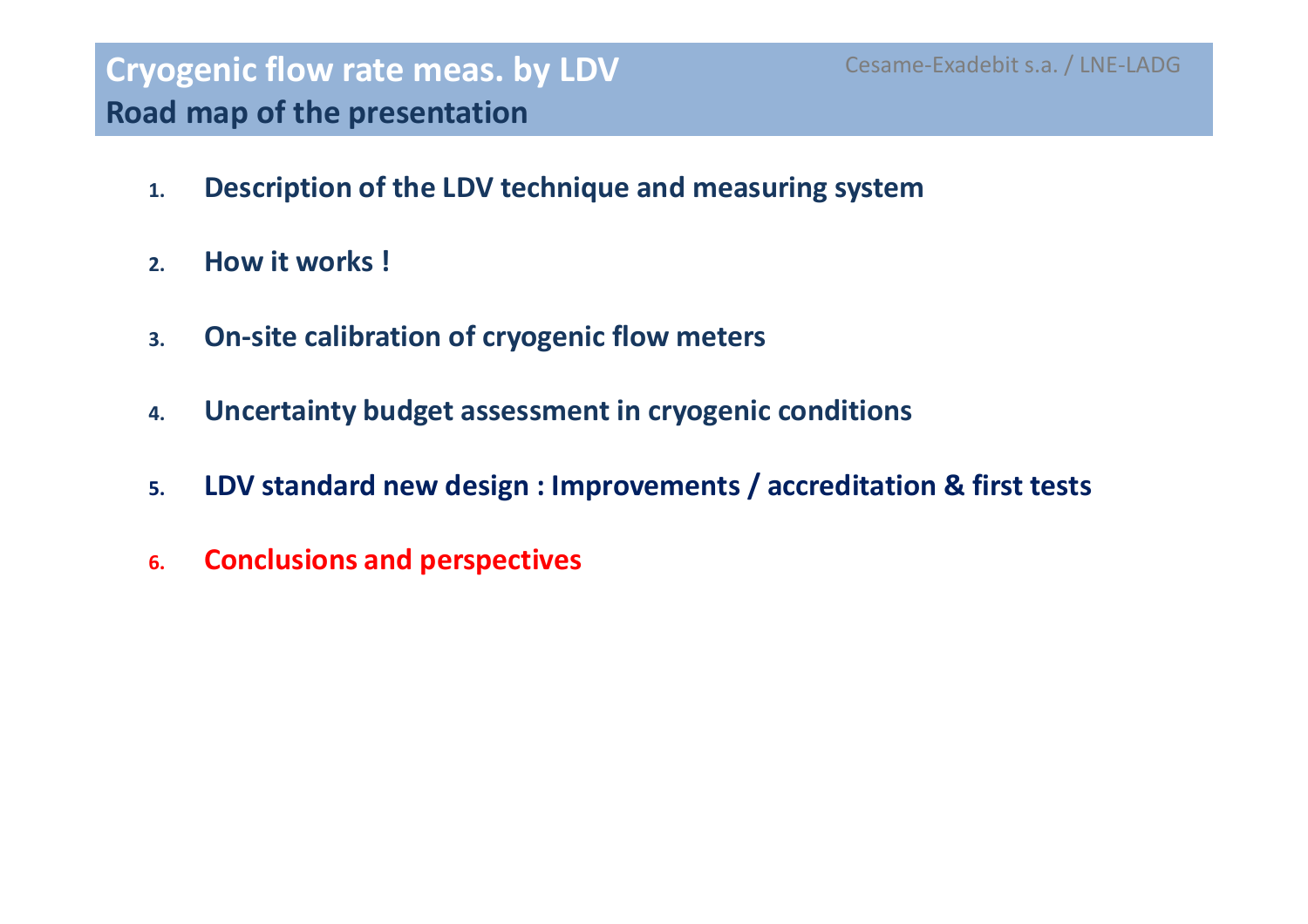## **Cryogenic flow rate meas. by LDV Conclusions and perspectives**

•**Tests on flow perturbations (bend, swirl) in air with the LDV standard**



• **CESAME wants to perform an accuracy evaluation of the cryogenic flowmeters with and without standard perturbations (previously characterized)(Montoir de Bretagne (Fr), Reganosa (Sp)) and compare with numerical simulation**



Flowmeter on-site (bend – no straight pipe before flow meters) NIST facility - No bend – long straight pipe



• **CESAME wants to determine the modification in the extended uncertainty budget due to the standard perturbations (previously characterized)**